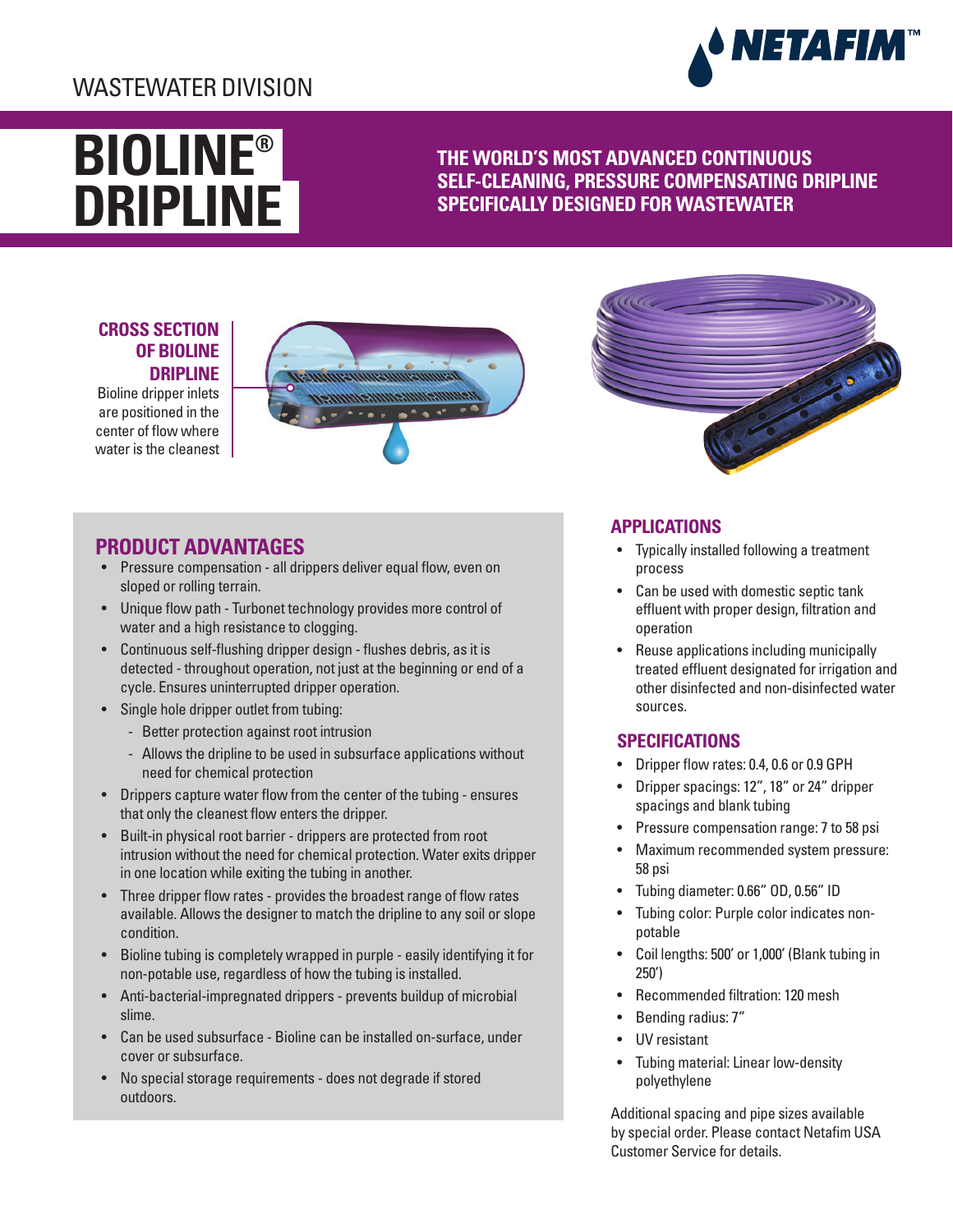# **BIOLINE DRIPLINE**

## **MAXIMUM LENGTH OF A SINGLE LATERAL WITH 3.0 fps FLUSH VELOCITY**

ADDITIONAL FLOW OF 2.3 GPM REQUIRED PER LATERAL TO ACHIEVE 3 fps

| <b>DRIPPER SPACING</b>         |         | 12"     |                         |            | 18'     |                         |         | 24'                     |         |  |  |
|--------------------------------|---------|---------|-------------------------|------------|---------|-------------------------|---------|-------------------------|---------|--|--|
| <b>DRIPPER FLOW RATE (GPH)</b> |         |         | 0.4 GPH 0.6 GPH 0.9 GPH |            |         | 0.4 GPH 0.6 GPH 0.9 GPH |         | 0.4 GPH 0.6 GPH 0.9 GPH |         |  |  |
| 15                             | 102     | 94      | 84                      | 136        | 127     | 113                     | 161     | 151                     | 137     |  |  |
| 25                             | 151     | 136     | 118                     | 203        | 184     | 161                     | 245     | 223                     | 197     |  |  |
| PRESSURE<br>35                 | 193     | 171     | 146                     | 260        | 232     | 200                     | 315     | 283                     | 245     |  |  |
| INIET<br>40                    | 211     | 186     | 158                     | 286        | 254     | 218                     | 347     | 311                     | 267     |  |  |
| 45                             | 228     | 200     | 169                     | 310        | 274     | 233                     | 377     | 335                     | 287     |  |  |
| Flow per 100' (GPM / GPH)      | 0.67/40 | 1.02/61 | 1.53/92                 | 0.44/26.67 | 0.68/41 | 1.02/61                 | 0.34/20 | 0.51/31                 | 0.77/46 |  |  |

Lateral lengths are based on flows allowing for a 3 fps flushing/scouring velocity

## **MAXIMUM LENGTH OF A SINGLE LATERAL WITH 2.5 fps FLUSH VELOCITY**

ADDITIONAL FLOW OF 2.0 GPM REQUIRED PER LATERAL TO ACHIEVE 2.5 fps

|          | <b>DRIPPER SPACING</b>         |         | 12"     |                         |            | 18"     |                         |         | 24"                     |         |
|----------|--------------------------------|---------|---------|-------------------------|------------|---------|-------------------------|---------|-------------------------|---------|
|          | <b>DRIPPER FLOW RATE (GPH)</b> |         |         | 0.4 GPH 0.6 GPH 0.9 GPH |            |         | 0.4 GPH 0.6 GPH 0.9 GPH |         | 0.4 GPH 0.6 GPH 0.9 GPH |         |
|          | 15                             | 128     | 115     | 100                     | 172        | 155     | 136                     | 205     | 187                     | 165     |
|          | 25                             | 183     | 161     | 137                     | 248        | 220     | 188                     | 301     | 268                     | 231     |
| PRESSURE | 35                             | 228     | 198     | 166                     | 310        | 272     | 229                     | 379     | 333                     | 283     |
| MIET     | 40                             | 248     | 214     | 178                     | 338        | 295     | 247                     | 413     | 362                     | 305     |
|          | 45                             | 266     | 229     | 190                     | 364        | 316     | 263                     | 447     | 389                     | 327     |
|          | Flow per 100' (GPM / GPH)      | 0.67/40 | 1.02/61 | 1.53/92                 | 0.44/26.67 | 0.68/41 | 1.02/61                 | 0.34/20 | 0.51/31                 | 0.77/46 |

Lateral lengths are based on flows allowing for a 2.5 fps flushing/scouring velocity

**MAXIMUM LENGTH OF A SINGLE LATERAL WITH 2.0 fps FLUSH VELOCITY**

| ADDITIONAL FLOW OF 1.6 GPM REQUIRED PER LATERAL TO ACHIEVE 2.0 fps |                                |         |         |                                           |            |         |                         |         |                         |         |  |
|--------------------------------------------------------------------|--------------------------------|---------|---------|-------------------------------------------|------------|---------|-------------------------|---------|-------------------------|---------|--|
|                                                                    | <b>DRIPPER SPACING</b>         |         | 12"     |                                           |            | 18"     |                         |         | $24$ "                  |         |  |
|                                                                    | <b>DRIPPER FLOW RATE (GPH)</b> |         |         | $0.4$ GPH $\vert$ 0.6 GPH $\vert$ 0.9 GPH |            |         | 0.4 GPH 0.6 GPH 0.9 GPH |         | 0.4 GPH 0.6 GPH 0.9 GPH |         |  |
|                                                                    | 15                             | 161     | 141     | 119                                       | 217        | 191     | 164                     | 263     | 233                     | 201     |  |
|                                                                    | 25                             | 221     | 190     | 157                                       | 302        | 261     | 218                     | 369     | 321                     | 270     |  |
| PRESSURE                                                           | 35                             | 269     | 229     | 187                                       | 370        | 316     | 260                     | 455     | 391                     | 324     |  |
| <b>INIET</b>                                                       | 40                             | 290     | 246     | 200                                       | 399        | 340     | 278                     | 493     | 421                     | 347     |  |
|                                                                    | 45                             | 310     | 261     | 212                                       | 427        | 362     | 296                     | 527     | 449                     | 369     |  |
|                                                                    | Flow per 100' (GPM / GPH)      | 0.67/40 | 1.02/61 | 1.53/92                                   | 0.44/26.67 | 0.68/41 | 1.02/61                 | 0.34/20 | 0.51/31                 | 0.77/46 |  |

Lateral lengths are based on flows allowing for a 2 fps flushing/scouring velocity

#### **MAXIMUM LENGTH OF A SINGLE LATERAL WITH 1.5 fps FLUSH VELOCITY** ADDITIONAL FLOW OF 1.2 GPM REQUIRED PER LATERAL TO ACHIEVE 1.5 fps

 **0.4 GPH 0.6 GPH 0.9 GPH 0.4 GPH 0.6 GPH 0.9 GPH 0.4 GPH 0.6 GPH 0.9 GPH DRIPPER FLOW RATE (GPH)** 171 140 275 235 194 262 210 280 223 469 391 313 296 235 497 413 331 0.67<br>
0.67/40<br>
1.67/40<br>
1.67/40<br>
1.02/61<br>
1.02/61<br>
1.02/61<br>
1.02/61<br>
1.02/61<br>
1.02/61<br>
1.02/61<br>
1.02/61<br>
1.02/61<br>
1.02/61<br>
1.02/61<br>
1.02/61<br>
1.02/61<br>
1.02/61<br>
1.02/61<br>
1.02/61<br>
1.02/61<br>
1.02/61<br>
1.02/61<br>
1.02/61<br>
1.02/61<br>  $-437$  517 415 0.34/20  $0.51/31$  0.77/46 **DRIPPER SPACING 12" 18" 24"** 

Lateral lengths are based on flows allowing for a 1.5 fps flushing/scouring velocity

#### **MAXIMUM LENGTH OF A SINGLE LATERAL WITH 1.0 fps FLUSH VELOCITY** ADDITIONAL FLOW OF 0.8 GPM REQUIRED PER LATERAL TO ACHIEVE 1.0 fps

| <b>DRIPPER SPACING</b> |                                |         | 12"     |                         |            | 18 <sup>th</sup> |                         |         | 24"                     |         |  |
|------------------------|--------------------------------|---------|---------|-------------------------|------------|------------------|-------------------------|---------|-------------------------|---------|--|
|                        | <b>DRIPPER FLOW RATE (GPH)</b> |         |         | 0.4 GPH 0.6 GPH 0.9 GPH |            |                  | 0.4 GPH 0.6 GPH 0.9 GPH |         | 0.4 GPH 0.6 GPH 0.9 GPH |         |  |
|                        | 15                             | 248     | 205     | 163                     | 344        | 285              | 228                     | 427     | 355                     | 285     |  |
| PRESSURE               | 25                             | 315     | 258     | 203                     | 440        | 361              | 286                     | 549     | 453                     | 359     |  |
|                        | 35                             | 367     | 299     | 234                     | 513        | 419              | 331                     | 643     | 527                     | 417     |  |
| INIET                  | 40                             | 389     | 316     | 248                     | 545        | 445              | 350                     | 683     | 559                     | 441     |  |
|                        | 45                             | 409     | 332     | 260                     | 574        | 468              | 367                     | 721     | 589                     | 463     |  |
|                        | Flow per 100' (GPM / GPH)      | 0.67/40 | 1.02/61 | 1.53/92                 | 0.44/26.67 | 0.68/41          | 1.02/61                 | 0.34/20 | 0.51/31                 | 0.77/46 |  |

Lateral lengths are based on flows allowing for a 1 fps flushing/scouring velocity

#### **0.4 GPH 0.6 GPH 0.9 GPH 0.4 GPH 0.6 GPH 0.9 GPH 0.4 GPH DRIPPER SPACING 12" 18" 24" MAXIMUM LENGTH OF A SINGLE LATERAL WITH 0.5 fps FLUSH VELOCITY DRIPPER FLOW RATE (GPH)** ADDITIONAL FLOW OF 0.4 GPM REQUIRED PER LATERAL TO ACHIEVE 0.5 fps

|                           | <b>DRIPPER FLOW RATE (GPH)</b> |         |         | 0.4 GPH 0.6 GPH 0.9 GPH |            |         | 0.4 GPH 0.6 GPH 0.9 GPH |         |         | 0.4 GPH 0.6 GPH 0.9 GPH |  |
|---------------------------|--------------------------------|---------|---------|-------------------------|------------|---------|-------------------------|---------|---------|-------------------------|--|
|                           | 15                             | 301     | 242     | 188                     | 422        | 341     | 265                     | 531     | 429     | 335                     |  |
| PRESSURE                  | 25                             | 369     | 296     | 228                     | 520        | 418     | 323                     | 655     | 527     | 409                     |  |
|                           | 35                             | 421     | 337     | 260                     | 595        | 476     | 368                     | 749     | 603     | 467                     |  |
| INIET                     | 40                             | 443     | 354     | 273                     | 626        | 501     | 387                     | 790     | 635     | 491                     |  |
|                           | 45                             | 464     | 371     | 285                     | 656        | 524     | 404                     | 829     | 665     | 513                     |  |
| Flow per 100' (GPM / GPH) |                                | 0.67/40 | 1.02/61 | 1.53/92                 | 0.44/26.67 | 0.68/41 | 1.02/61                 | 0.34/20 | 0.51/31 | 0.77/46                 |  |

Lateral lengths are based on flows allowing for a 0.5 fps flushing/scouring velocity

Netafim recommends flushing velocities capable of breaking free any accumulated bioslimes and debris in the piping network.

- Notes: 1. Refer to local regulations for information on flushing velocities that may be written into codes.
	- 2. Netafim does not endorse a specific flushing velocity.
	- 3. Flushing velocities should be determined based on regulations, quality of effluent, and type of flushing control.
	- 4. Using a flushing velocity less than 1 fps does not provide turbulent flow as defined by Reynolds Number.
	- 5. Higher flushing velocities provide more aggressive flushing.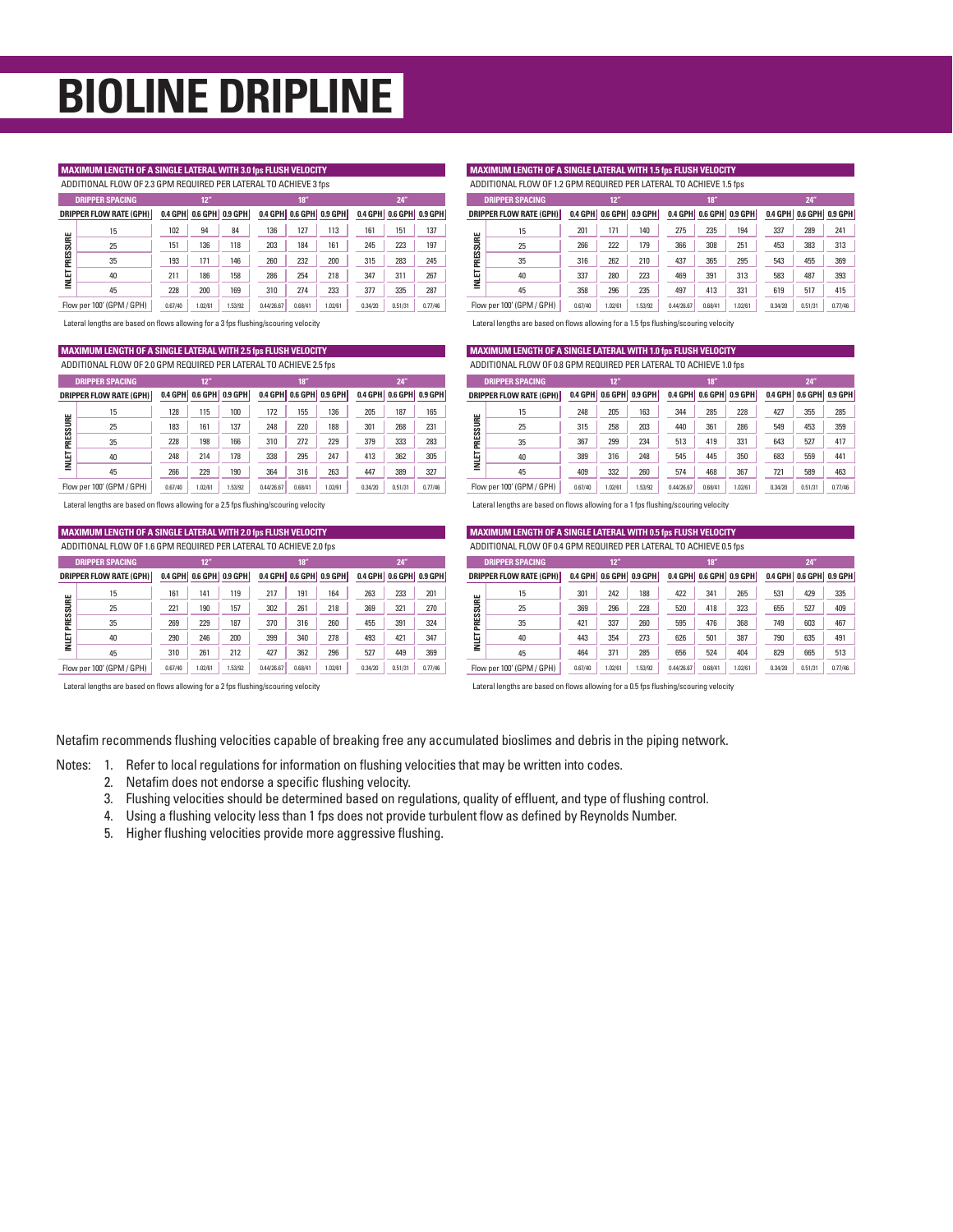## **EXPLODED VIEW OF BIOLINE DRIPPER**



## **BIOLINE DRIPPER OPERATION**

Bioline® drippers are pressure compensating - delivering the water uniformly into the soil for further treatment or for reuse by the landscape. These unique drippers allow the tubing to be installed on flat topography or steep slopes.

Bioline drippers are protected against microbial slime. Each dripper is impregnated with an antimicrobial agent to resist biological build-up.

Netafim drippers are continuously self-cleaning during operation, not just at the beginning and end of a cycle. The result is dependable, clog-free operation, year after year.

### **DRIPPER FLOW RATE VS. PRESSURE**



Between 0 and 7 psi, the dripper functions as a turbulent flow emitter, ensuring that the nominal design flow is not exceeded at system start-up.

### **SPECIFYING INFORMATION**



BLANK Tubing Model Number: 250' = 08WRAM-250

| <b>FLOW PER 100 FEET</b> |            |                        |      |                        |                 |      |  |
|--------------------------|------------|------------------------|------|------------------------|-----------------|------|--|
| <b>DRIPPER</b>           |            | <b>0.4 GPH DRIPPER</b> |      | <b>0.6 GPH DRIPPER</b> | 0.9 GPH DRIPPER |      |  |
| <b>SPACING</b>           | <b>GPH</b> | <b>GPM</b>             | GPH  | <b>GPM</b>             | GPH             | GPM  |  |
| 12"                      | 40.0       | 0.67                   | 61.0 | 1.02                   | 92.0            | 1.53 |  |
| 18"                      | 26.7       | 0.44                   | 41.0 | 0.68                   | 61.0            | 1.02 |  |
| 24"                      | 20.0       | 0.34                   | 31.0 | 0.51                   | 46.0            | 0.77 |  |

| <b>ORDERING INFORMATION</b> |                                  |                       |                                 |  |  |  |  |  |
|-----------------------------|----------------------------------|-----------------------|---------------------------------|--|--|--|--|--|
| <b>FLOW</b><br><b>RATE</b>  | <b>DRIPPER</b><br><b>SPACING</b> | COIL<br><b>LENGTH</b> | <b>MODEL</b><br><b>NUMBER</b>   |  |  |  |  |  |
| 0.4 GPH                     | 12"                              | 1.000'<br>500'        | 08WRAM 4-12V<br>08WRAM.4-12V500 |  |  |  |  |  |
| $0.4$ GPH                   | 18"                              | 1.000'<br>500'        | 08WRAM.4-18V<br>08WRAM 4-18V500 |  |  |  |  |  |
| $0.4$ GPH                   | 24"                              | 1,000<br>500'         | 08WRAM 4-24V<br>08WRAM.4-24V500 |  |  |  |  |  |
| 0.6 GPH                     | 12"                              | 1,000<br>500'         | 08WRAM.6-12V<br>08WRAM.6-12V500 |  |  |  |  |  |
| $0.6$ GPH                   | 18"                              | 1,000<br>500'         | 08WRAM 6-18V<br>08WRAM.6-18V500 |  |  |  |  |  |
| 0.6 GPH                     | 24"                              | 1.000'<br>500'        | 08WRAM.6-24V<br>08WRAM.6-24V500 |  |  |  |  |  |
| 0.9 GPH                     | 12"                              | 1,000<br>500'         | 08WRAM1-12V<br>08WRAM1-12V500   |  |  |  |  |  |
| 0.9 GPH                     | 18"                              | 1.000'<br>500'        | 08WRAM1-18V<br>08WRAM1-18V500   |  |  |  |  |  |
| $0.9$ GPH                   | 24"                              | 1,000<br>500'         | 08WRAM1-24V<br>08WRAM1-24V500   |  |  |  |  |  |
| <b>Blank Tubing 17mm</b>    |                                  | 250'                  | 08WRAM-250                      |  |  |  |  |  |